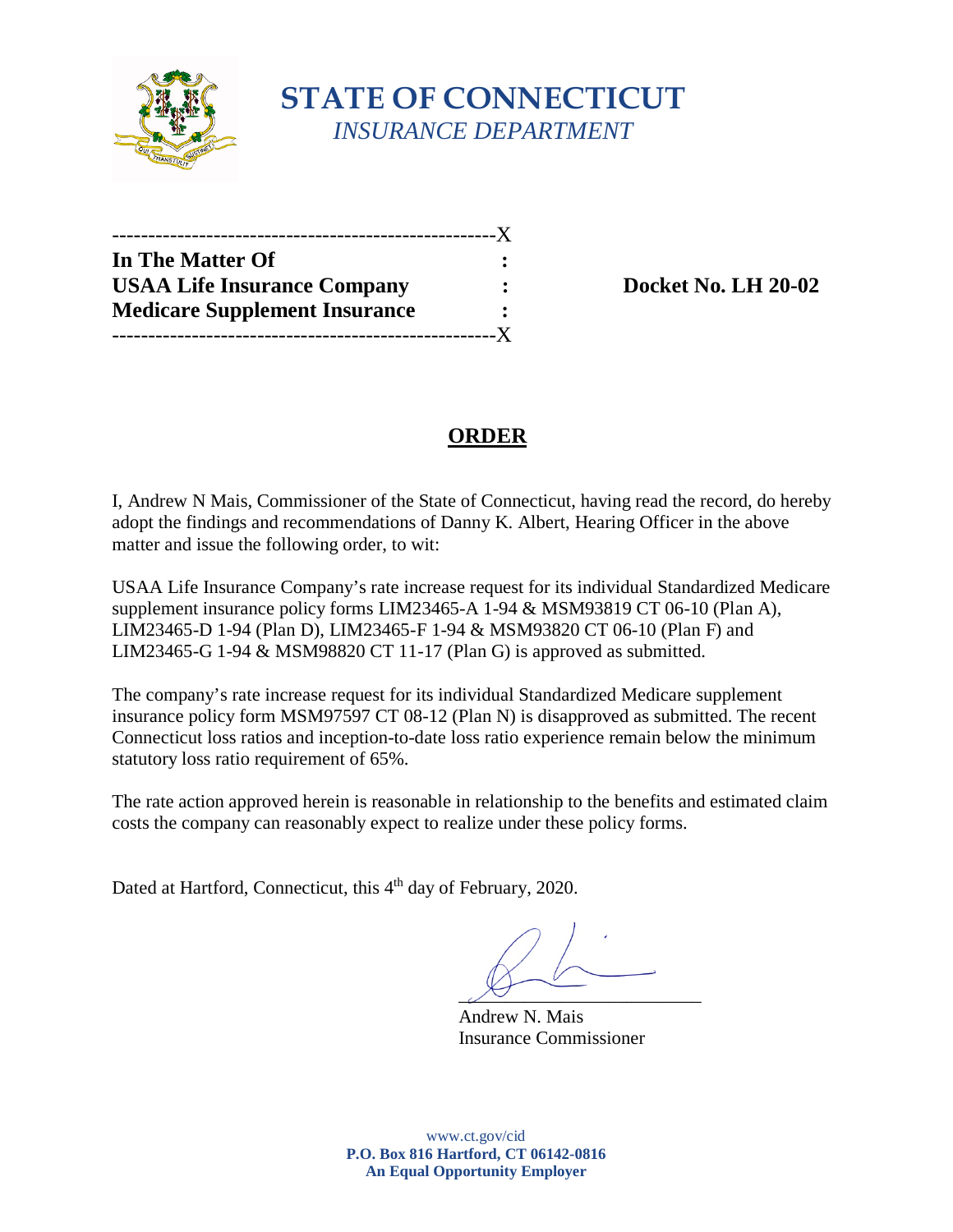

# **STATE OF CONNECTICUT** *INSURANCE DEPARTMENT*

| In The Matter Of                     |  |
|--------------------------------------|--|
| <b>USAA Life Insurance Company</b>   |  |
| <b>Medicare Supplement Insurance</b> |  |
|                                      |  |

**Docket No. LH 20-02** 

#### **PROPOSED FINAL DECISION**

## **I. INTRODUCTION**

The Insurance Commissioner of the State of Connecticut is empowered to review rates charged for individual and group Medicare supplement policies sold to any resident of this State who is eligible for Medicare. The source for this regulatory authority is contained in Chapter 700c and Section 38a-495a of the Connecticut General Statutes.

After due notice, a hearing was held at the Insurance Department in Hartford, CT on Thursday, January 23, 2020, to consider whether or not the rate increase requested by USAA Life Insurance Company on its Medicare supplement insurance business should be approved.

No members from the general public attended the hearing.

No company representatives from USAA Life Insurance Company attended the hearing.

The hearing was conducted in accordance with the requirements of Section 38a-474, Connecticut General Statutes, the Uniform Administrative Procedures Act, Chapter 54 of Section 38a-8-1 et seq. of the Regulations of Connecticut State Agencies.

A Medicare supplement policy is a private health insurance policy sold on an individual or group basis, which provides benefits that are additional to the benefits provided by Medicare. For many years Medicare supplement policies have been highly regulated under both state and federal law to protect the interests of persons eligible for Medicare who depend on these policies to provide additional coverage for the costs of health care.

Effective December 1, 2005, Connecticut amended its program of standardized Medicare supplement policies in accordance with Section 38a-496a of the Connecticut General Statutes, and Sections 38a-495a-1 through 38a-495a-21 of the Regulations of Connecticut Agencies. This program, which conforms to federal requirements, provides a "core" package of benefits known as Plan A. Insurers may also offer any one or more of eleven other plans (Plans B through N).

> www.ct.gov/cid **P.O. Box 816 Hartford, CT 06142-0816 An Equal Opportunity Employer**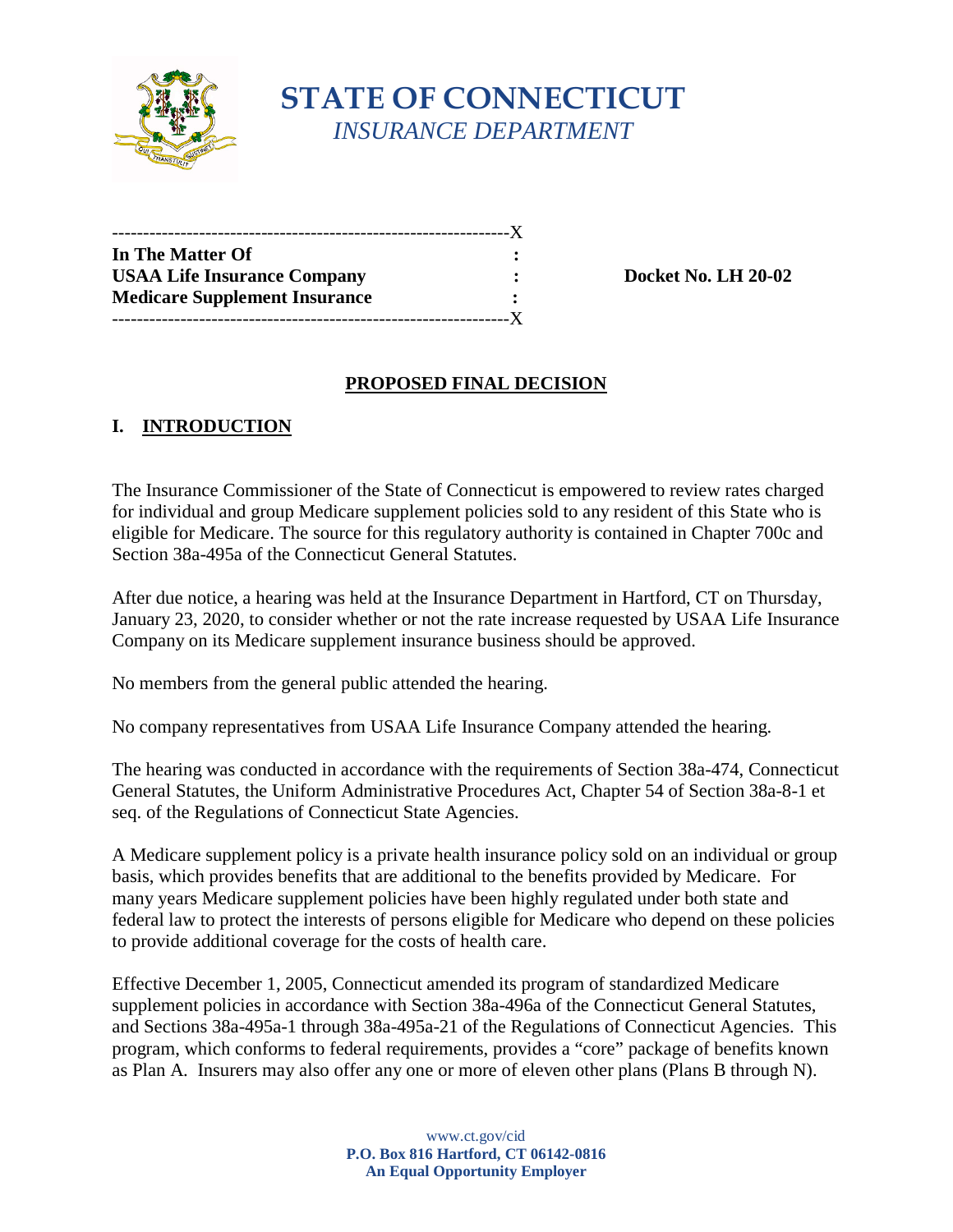Effective January 1, 2006, in accordance with Section 38a-495c of the Connecticut General Statutes (as amended by Public Act 05-20) premiums for all Medicare supplement policies in the state must use community rating. Rates for Plans A through N must be computed without regard to age, gender, previous claims history or the medical condition of any person covered by a Medicare supplement policy or certificate.

The statute provides that coverage under Plans A through N may not be denied on the basis of age, gender, previous claims history or the medical condition of any covered person. Insurers may exclude benefits for losses incurred within six months from the effective date of coverage based on a pre-existing condition.

Effective October 1, 1998, carriers that offer Plan B or Plan C must make these plans as well as Plan A, available to all persons eligible for Medicare by reason of disability.

Insurers must also make the necessary arrangements to receive notice of all claims paid by Medicare for their insureds so that supplement benefits can be computed and paid without requiring insureds to file claim forms for such benefits. This process of direct notice and automatic claims payment is commonly referred to as "piggybacking" or "crossover".

Sections 38a-495 and 38a-522 of the Connecticut General Statutes, and Section 38a-495a-10 of the Regulations of Connecticut Agencies, state that individual and group Medicare supplement policies must have anticipated loss ratios of 65% and 75%, respectively. Under Sections 38a-495-7 and 38a-495a-10 of the Regulations of Connecticut Agencies, filings for rate increases must demonstrate that actual and expected losses in relation to premiums meet these standards, and anticipated loss ratios for the entire future period for which the requested premiums are calculated to provide coverage must be expected to equal or exceed the appropriate loss ratio standard.

Section 38a-473 of the Connecticut General Statutes provides that no insurer may incorporate in its rates for Medicare supplement policies factors for expenses that exceed 150% of the average expense ratio for that insurer's entire written premium for all lines of health insurance for the previous calendar year.

## **II. FINDING OF FACT**

After reviewing the exhibits entered into the record of this proceeding, and utilizing the experience, technical competence and specialized knowledge of the Insurance Department, the undersigned makes the following findings of fact:

- 1. USAA Life Insurance Company has requested an 8.0% rate increase on its individual standardized Medicare supplement Plan A, Plan D, Plan F, and Plan N, and a 5% increase on Plan G.
- 2. In-force policy counts as of 6/30/19: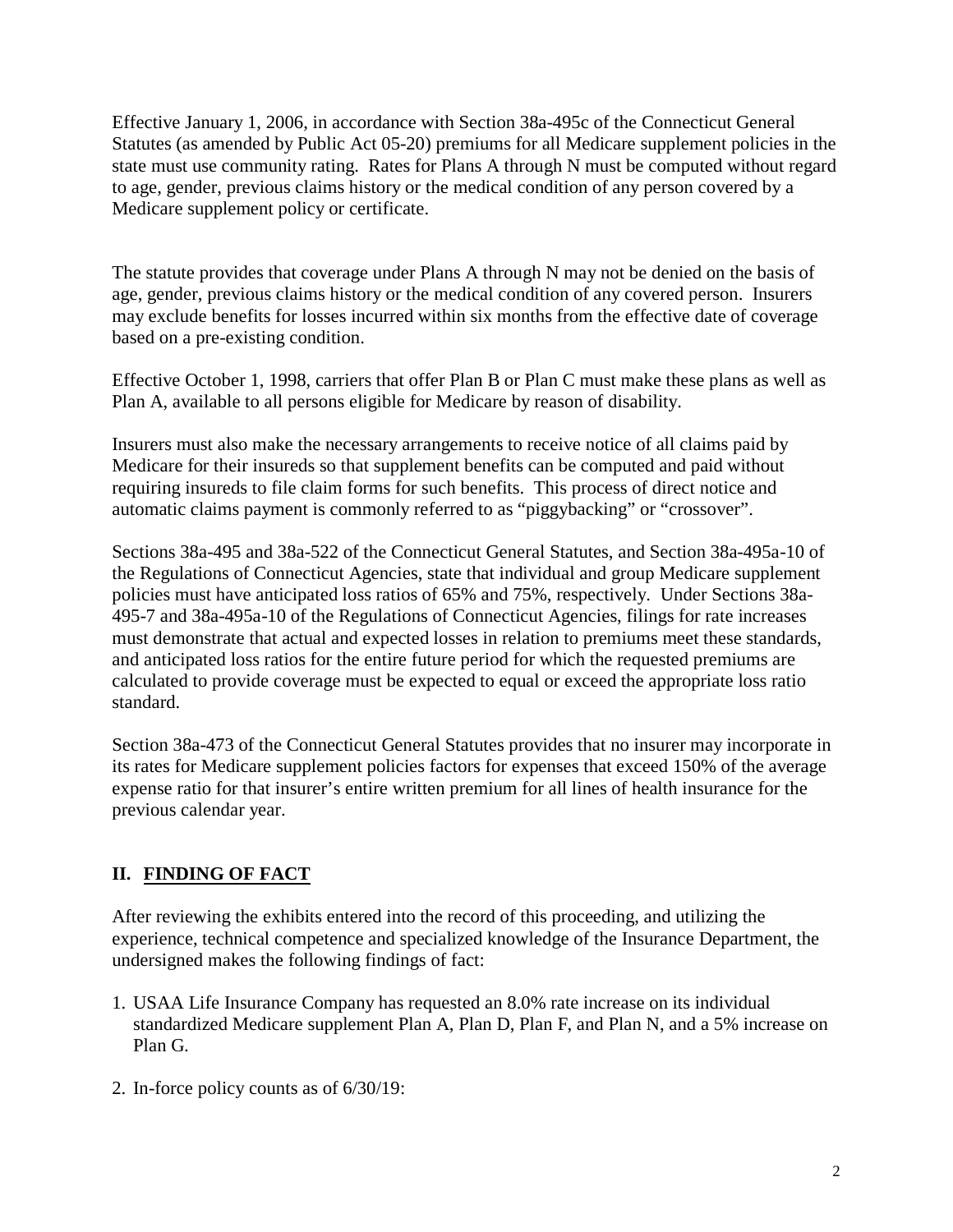| Plan  | Connecticut | Nationwide |
|-------|-------------|------------|
| A     | 11          | 1,286      |
| D     | 46          | 2,969      |
| F     | 1,233       | 129,167    |
| G     | 113         | 6,306      |
| N     | 229         | 13,707     |
| Total | 1,632       | 153,435    |

- 3. The last rate increase approved for Plan A was 5% effective in 2019, for Plan D was 2.0% effective in 2019, for Plan F was 5.0% effective 6/1/18, for Plan G was 3.0% effective 6/1/18, and for Plan N was 4.0% effective in 2019.
- 4. Active policy forms are marketed using captive, salaried and licensed agents who interact with consumers primarily by telephone, mail or internet. The agents are dedicated salaried employees who do not receive any commissions. Plan D is not marketed as of this filing date.
- 5. The proposed rates are expected to satisfy the Connecticut statutory loss ratio of 65%, required of individual Medicare supplement forms.
- 6. USAA Life Insurance Company certified that their expense factors are in compliance with section 38a-473, C.G.S.
- 7. USAA Life Insurance Company has conformed to subsection (e) of section 38a-495c, C.G.S. regarding the automatic claims processing requirement.
- 8. Below are the incurred loss ratios for 2018 and 2019 (through June), as well as inception-todate for Connecticut:

| Plan | 2018   | 2019   | Inception |
|------|--------|--------|-----------|
| A    | 105.3% | 139.4% | 91.0%     |
| D    | 47.4%  | 64.1%  | 81.8%     |
| F    | 74.6%  | 75.9%  | 74.4%     |
| G    | 65.1%  | 66.9%  | 79.8%     |
| N    | 47.3%  | 51.1%  | 51.9%     |

9. Below are the incurred loss ratios for 2018 and 2019 (through June), on a nationwide basis:

| Plan | 2018   | 2019   | Inception |
|------|--------|--------|-----------|
| A    | 137.2% | 133.5% | 103.3%    |
| D    | 78.1%  | 76.3%  | 74.5%     |
| F    | 77.9%  | 85.7%  | 74.6%     |
| G    | 78.0%  | 75.2%  | 72.4%     |
| N    | 67.3%  | 69.5%  | 66.9%     |